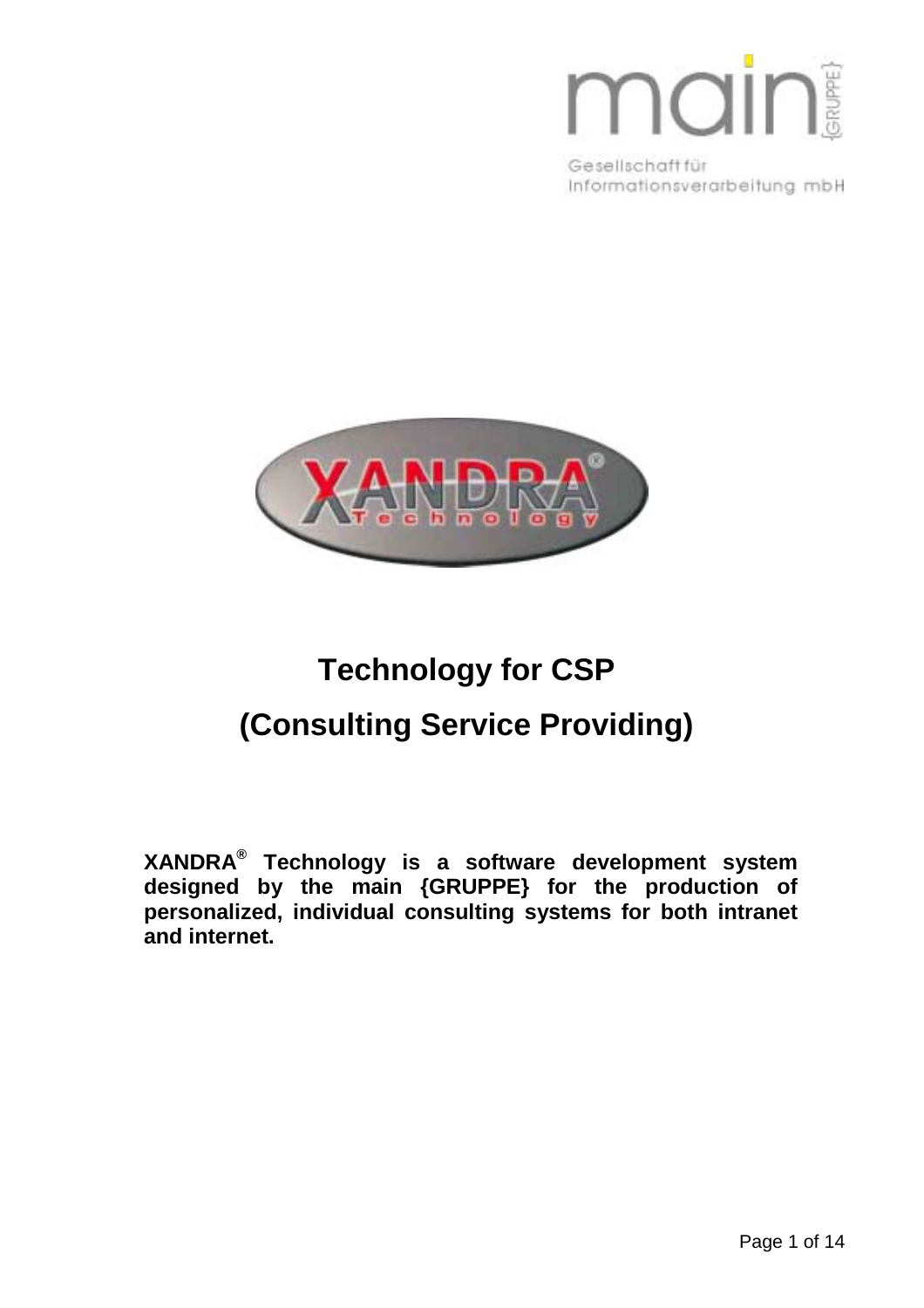

## **What is XANDRA® Technology?**

XANDRA® Technology is a software development system for the efficient production of high-quality, robust, personalized consulting systems for the internet.  $XANDRA^{\circledcirc}$ Technology provides the complete technical infrastructure required to develop and operate an individual consulting system.

## **The benefits of using XANDRA® Technology**

XANDRA® Technology is an integrated software development system with the following features:

- Innovative technology and the latest implementation techniques
- Good, platform-independent integration into heterogeneous system landscapes
- Flexibility, good scalability and adaptability
- Short development times for appealing, stable interactive consulting systems

## **Concept and architecture**

XANDRA® Technology is based throughout on internet technologies and the benefits they harbour for shared applications on the web. XANDRA<sup>®</sup> Technology makes a clear distinction between the client and server ends, as well as between presentation and business logic, and data storage. Commands and data are exchanged between the two ends using an internal communication process based on the standard protocol HTTP. Command sequences and data are transmitted in both directions using XML or alternatively SOAP.

At the client end, the display of the user interface and all user interaction take place using a web browser. No other software is required. Browser display is effected by DHTML and Java Script. Complex user interfaces on an intranet can also be displayed using a Java applet or a Java client. The architecture of XANDRA<sup>®</sup> Technology is so flexible that user interfaces based on DHTML and Java Script as well as applets or Java Clients can all be used at the client end.



At the server end, XANDRA® Technology uses a multilayer architecture with predefined services. Each service has a standardized interface so that any new services can be added as required, while existing ones can be replaced by new implementations.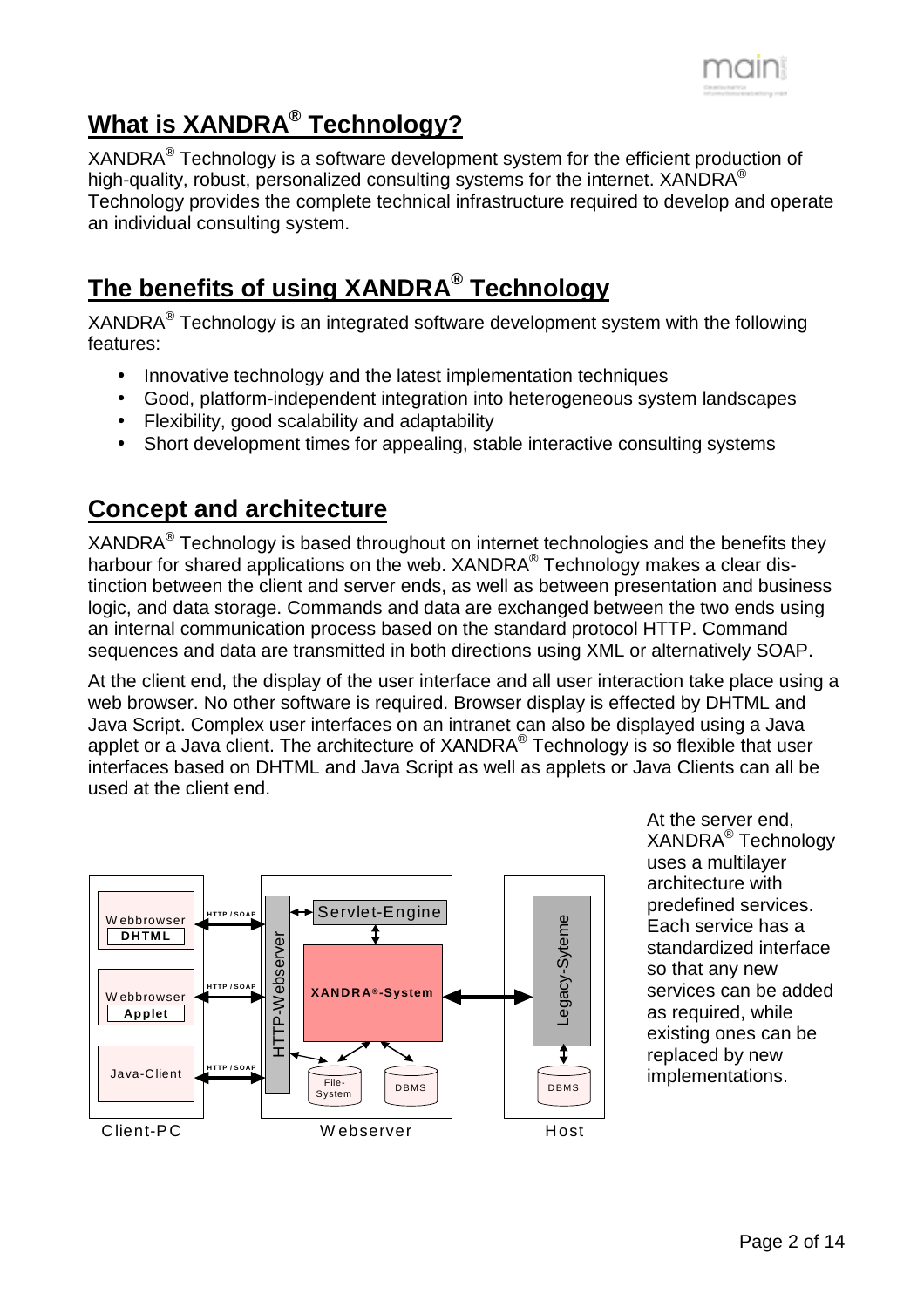

The above diagram shows the technical infrastructure of XANDRA<sup>®</sup> Technology and an outline of the architecture. The architecture is divided into a number of different layers or tiers. As each tier has precisely defined interfaces and functionalities, individual tiers can be replaced by new implementations without affecting the architecture as a whole.

## **Client-side technology**

#### **Introduction**

As XANDRA<sup>®</sup> Technology is consistently based on internet technology, applying it enables you to use all the technologies customarily employed on the web. When developing the client end, our aim wasn't to 'replace the wheel'. Instead we always tried to find ways of enhancing common standard methods.

The results are a series of *technical highlights* hardly found in this form on the internet, and which make life a whole lot simpler for developers. Rather than recapitulate common procedures in the development of web applications, the aim of this chapter is to describe these invaluable features.

XANDRA® Technology technical highlights include:

- ! **A completely new type of communication technology between client and server**
- $\checkmark$  A totally new type of session management
- ! **Real-time tracking**
- ! **New ways of generating HTML user interfaces**
- ! **Outstanding user guidance and usability**
- ! **Consistent implementation of the thin-client approach**

Lets have a look at these aspects in more detail.

#### **A completely new type of communication technology between client and server**

Communication between web clients and the servers has not changed since the early days of the internet:

- Start with an HTML form
- Send it to a script of whatever type (e.g. CGI, ASP, servlets) ...
- ... where the data are evaluated
- The results are sent to the client

The data on the form are sent to the script as key/value pairs for processing. Drawbacks of complex applications include the following:

- A script or "business object" has to be programmed for each page.
- When backtracking, the 'old' values have to be reconstructed at the server. (For this purpose the data are dynamically entered into the HTML forms, resulting in data being mixed with data presentation.)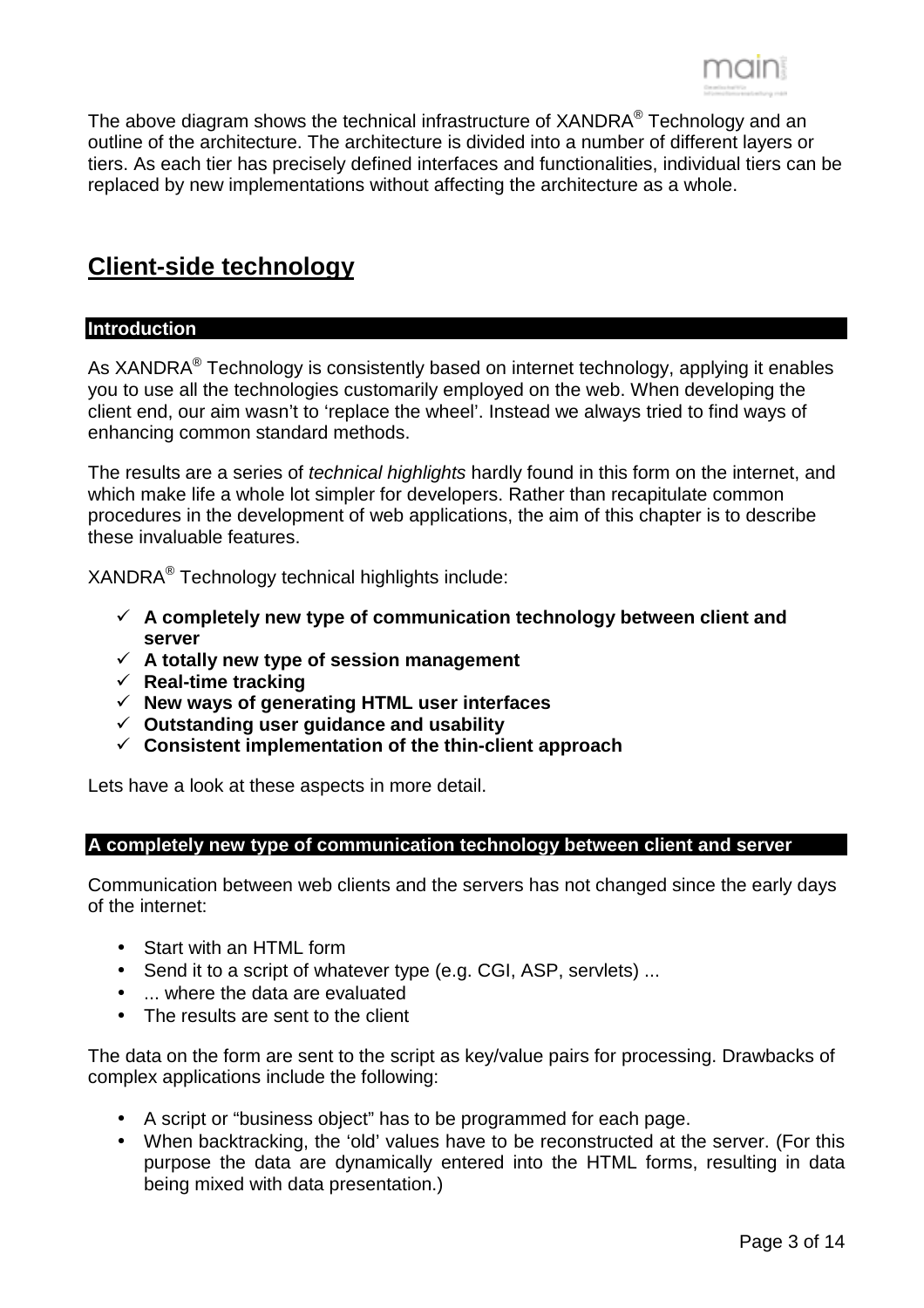

- Going to a new page always means contacting the server in order to dynamically build the next page based on the previous data input. This places a considerable strain on the server if it has to deal with several users at the same time.
- If the resulting page closely depends on the data input, the whole process becomes much more complex since each page may result in not just one but several resulting pages.

Even if the server end is skilfully broken down using an MVC (Model View Controller), the result is a confusingly large quantity of small "server objects". These objects have to be combined within a control instance to form a transaction before sequences can at all be modelled.



The following UML diagram shows the current state of the art.

The technology of the HTML form was simply not designed to relate a complex sequence of interdependent dialogues to each other.

#### **The XANDRA® Technology way: using XML as the transport medium**

Before going any further, let's start by emphasizing that XANDRA<sup>®</sup> Technology still allows you to carry on working in the way you're used to – although you probably won't want to once you've seen how things can be done more efficiently. In XANDRA® Technology, communication between the web client and web server takes place as follows: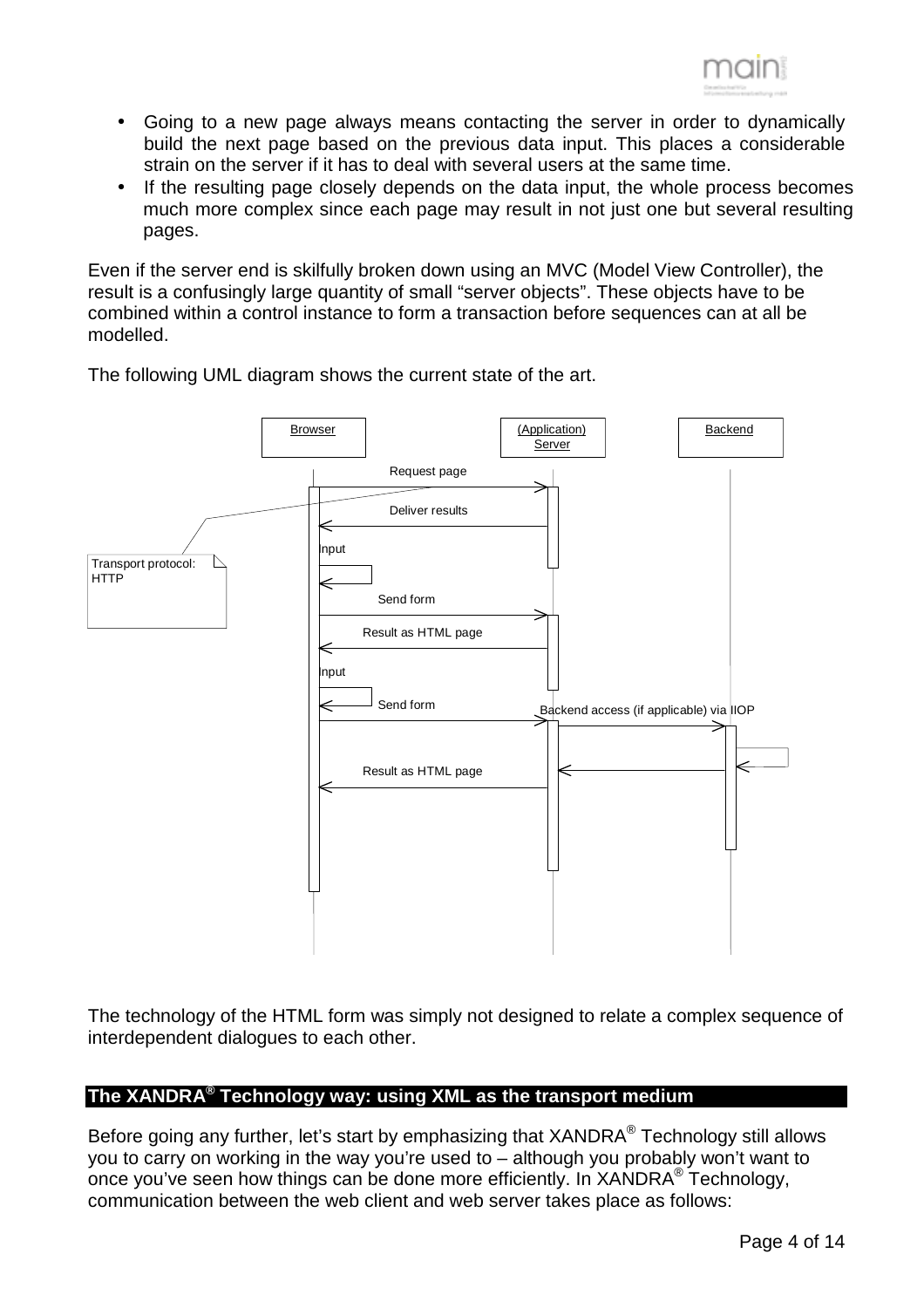

- You define an XML scheme specifying the data of your dialogue sequence.
- You develop a server-based command which processes all the data of your business process as an XML flow. Alternatively, of course, your can just process parts of the data and embed the command inside a transaction. The important thing is that the server-based commands do *not* refer to your HTML forms. In fact your data do need not be geared to the forms in any way.
- You develop the graphic style of your dialogues for your data using Java Script.
- The data can now be captured in any browser. You don't have to worry about assigning the data to forms, transmitting data or session management at this point. This is all taken care of transparently by the XANDRA® runtime system.
- If necessary, *all* the data of your transaction can be sent in *XML* to the server processing the data.

The elegance of this approach is that *data and presentation are completely separated*, even at the client end. The exchange of data is orientated not towards individual pages but rather *the whole transaction*, minimizing complexity at the server end.

The approach taken by  $XANDRA^{\circledcirc}$  Technology is shown in the following diagram:

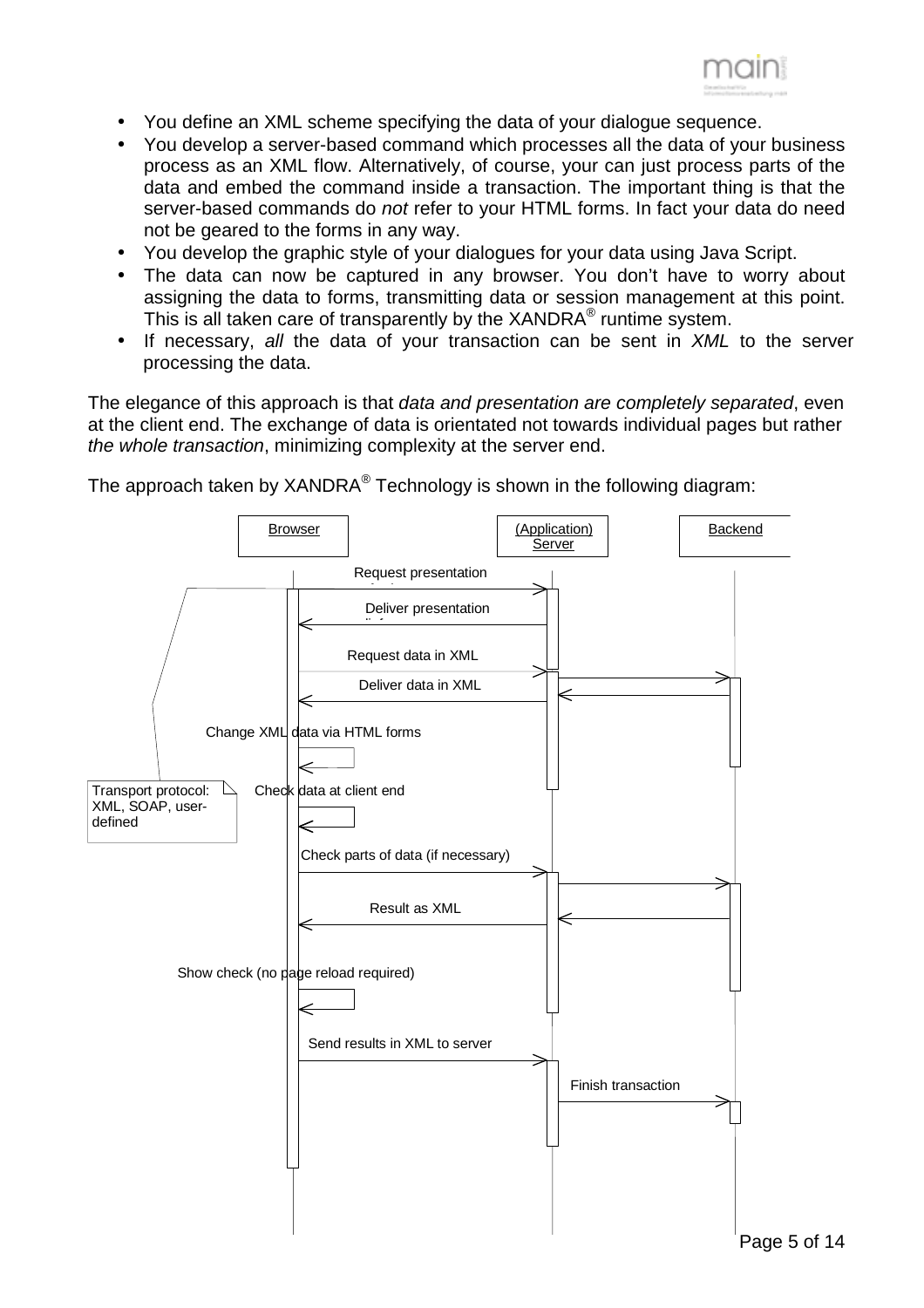

Note that:

- $\checkmark$  XML (SOAP) rather than 'serialized forms' is transmitted between client and server. The conversion of form data into 'business data' is hence eliminated.
- $\checkmark$  Results are transmitted to the server 'en bloc' for processing.
- $\checkmark$  The number of server hits does not increase with more complex dialogue sequences.
- ! Server hits can take place *without the HTML page being reloaded*. This enables for instance complex verification to be carried out within a form, e.g. checking the postcode via a server call.
- $\checkmark$  The server can be immediately used as a web service for SOAP-enabled clients.
- $\checkmark$  The server can still be addressed via other SOAP architectures and can for example be used as a web service.

*Summary: XANDRA® Technology finally means that applications no longer have to be developed like inflated terminal applications.* 

#### **Totally new type of session management**

As HTTP is a stateless protocol, the session in traditional client/server architectures has to be artificially recreated. This can be done in several ways, such as by:

- Cookies
- URL rewriting
- Hidden fields in HTML pages

XANDRA®'s session management is based on cookies or alternatively URL rewriting, but greatly simplifies these methods. Session data are stored at the client end for as long as possible. This:

- $\checkmark$  ... considerably decreases the strain on the server
- $\checkmark$  ... reduces the complexity of session management at the server end

The saving of session data on the client system takes place completely transparently for the developer, who simply doesn't have to worry about it.

If necessary, the data collected are sent as a SOAP command to the server, which then processes the data. Error messages can be passed back to the client via SOAP without necessitating data reload.

*Summary: In terms of session management, XANDRA® Technology behaves like a classical client/server architecture. Session management takes place transparently via the runtime system.*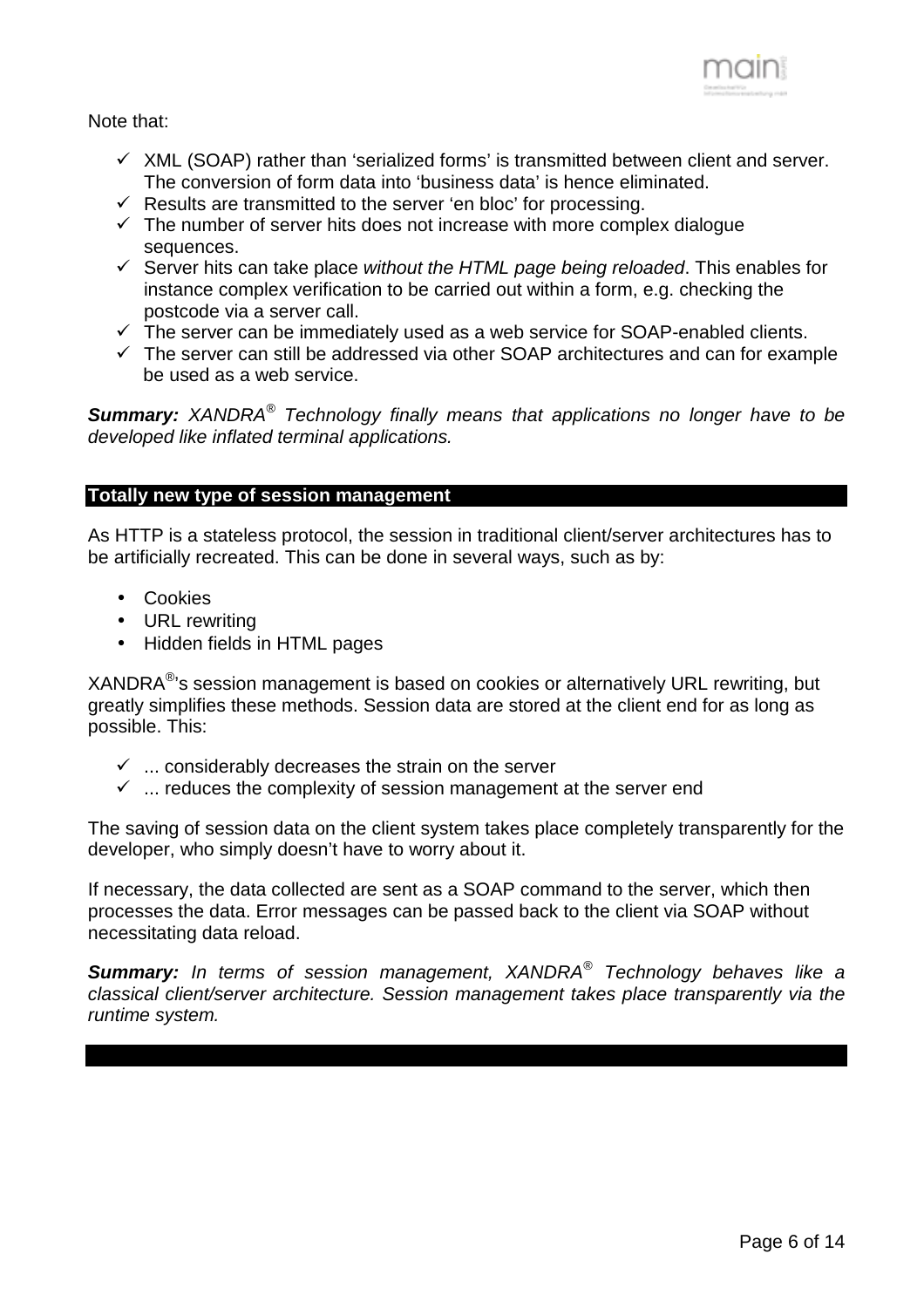

#### **Realtime tracking**

XANDRA® Technology captures the user's surfing behaviour starting from the *first contact in real time*. The standard version logs the following:

- $\checkmark$  Links visited
- $\checkmark$  The time spent on each page
- $\checkmark$  All data previously entered at this website

Optional parameters which can be logged include:

- $\checkmark$  The number of mouse movements per unit of time and page
- $\checkmark$  The number of keyboard strokes per unit of time and page

These data can be used to improve your website's acceptance. Realtime tracking is especially efficient if you want to react individually to the user's input. For example, information that the user

- ... is 35 years old
- ... navigates quickly and confidently through your website

... can be used in conjunction with demographic data to conclude with a certain degree of probability, say, the user's average income. XANDRA® Technology enables you to offer users in this category specially tailored information or to find out more about their income by asking the right questions *during the first contact*.

If for instance users can be identified by a user ID and password, the data can be stored on the server (without violating data protection laws) and used again immediately the next time they visit your website. Hence XANDRA® Technology *learns*, adapting itself more closely to your customers each time they visit your website.

*Summary: XANDRA® Technology enables your to get to know your customers to a hitherto unknown degree from their very first visit to your website.*

#### **New ways of generating HTML user interfaces**

XANDRA<sup>®</sup> Technology opens up totally new design possibilities for websites. XANDRA<sup>®</sup> Technology user interfaces are no longer generated in HTML, but instead using a Java Script object model. XANDRA<sup>®</sup> Technology has the largest commercially available library for the production of graphic user interfaces (GUIs). In addition to standard controls, XANDRA® Technology gives you:

- A series of new controls enabling completely new forms of user interaction
- Automatic validation of input data fields at the client end
- Automatic production of a "stateful environment" at the client end

The following screenshot contains a few examples of the controls. In practice the objects look like this: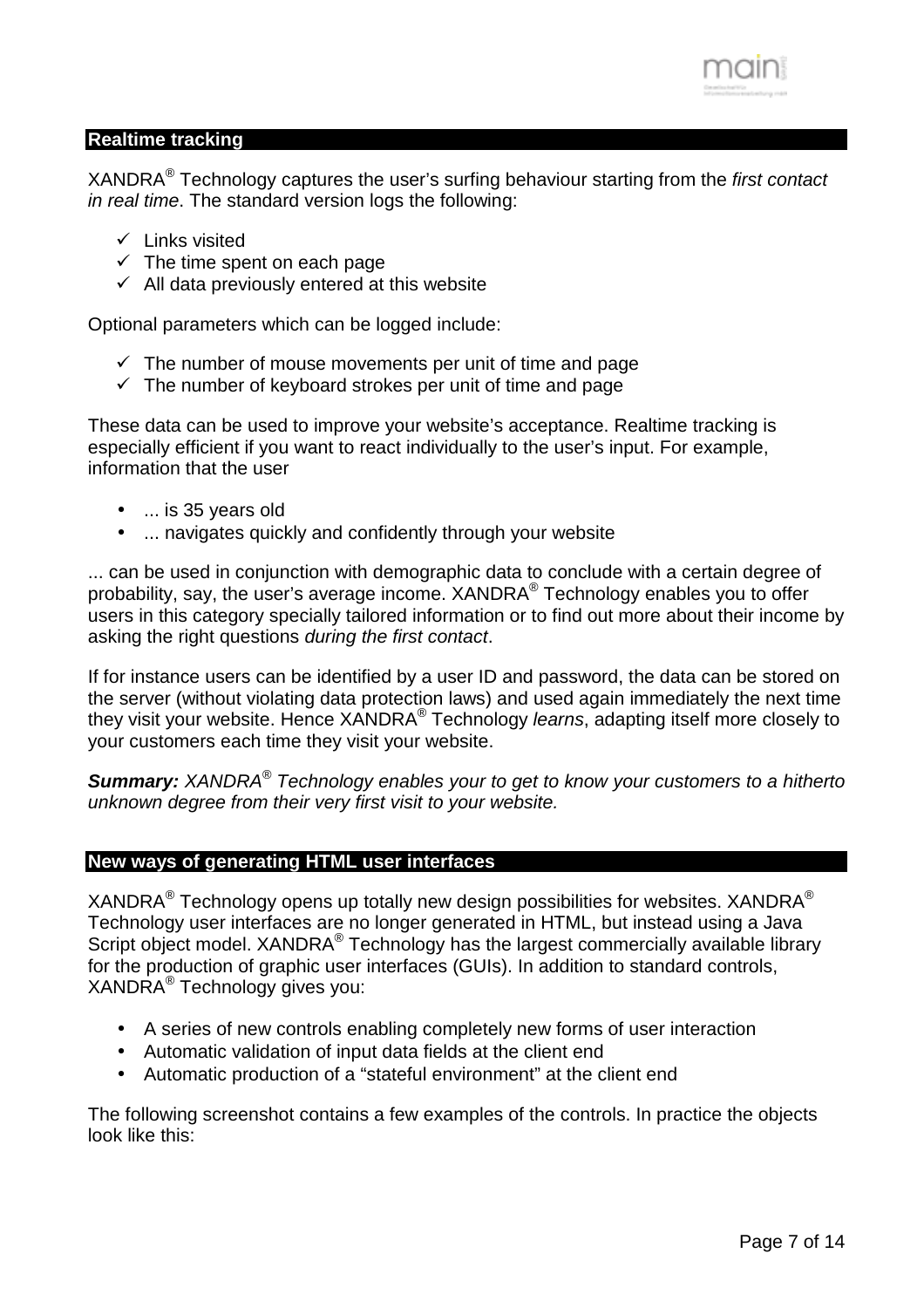



The XANDRA® Technology object model is very easy for Java programmers to learn. Two days' training is all you need to start developing your own user interfaces with XANDRA® Technology.

The main advantage of this type of GUI development is the simple code modularization. XANDRA® Technology enables you to develop reusable components which:

- $\checkmark$  ... can be integrated into any XANDRA<sup>®</sup> Technology user interface
- $\checkmark$  ... are fully integrated with the backend

XANDRA® Technology is available with a host of ready-made components such as a complete login control, which can be integrated into your system with just two lines of code.

For example:

```
g_login_dlg=SECURITY_LOGIN.createLoginDlg("LOGIN",onSendDataDone,onNewUser, 
                           10,10); 
g_login_dlg.invalidate();
```
produces the following output: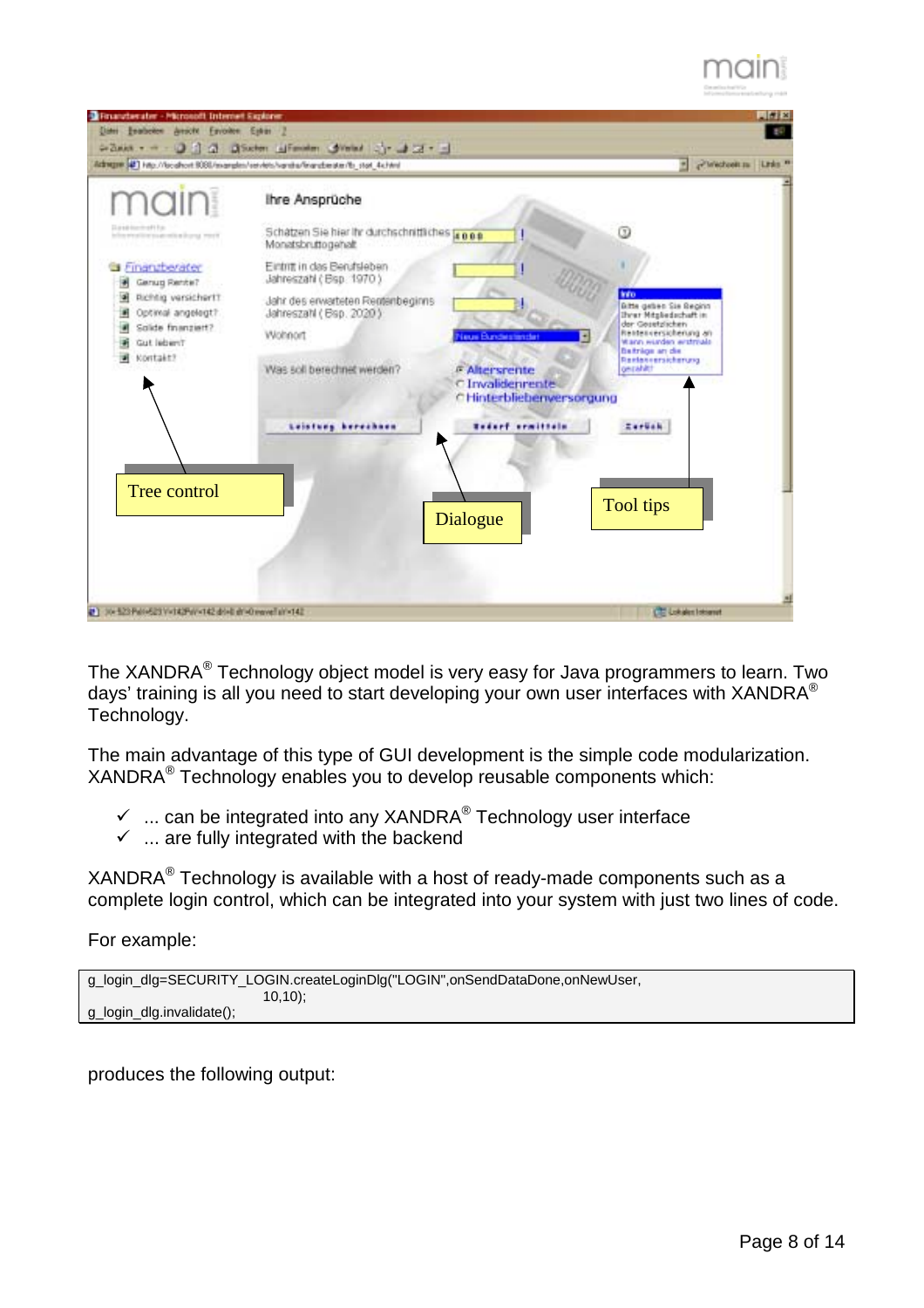



The login component is immediately connected to the backend system and can be adapted to your own needs.

*Summary: No other commercially available system can provide these features.*

#### **Outstanding user guidance and usability**

As you have no doubt already realized, the GUIs which can be produced with  $XANDRA^@$ Technology can be made very user-friendly. Acceptance is achieved through:

- $\checkmark$  The consistent use of tool tips
- $\checkmark$  Context-sensitive online help
- $\checkmark$  Real-time tracking and "learning adaptation to users". XANDRA<sup>®</sup> Technology enables the whole page to be changed on the fly once a certain user profile has been identified.

Applications of this type are only possible with conventional technology after very elaborate programming.

*Summary: This degree of user-friendliness is rarely encountered on the web.*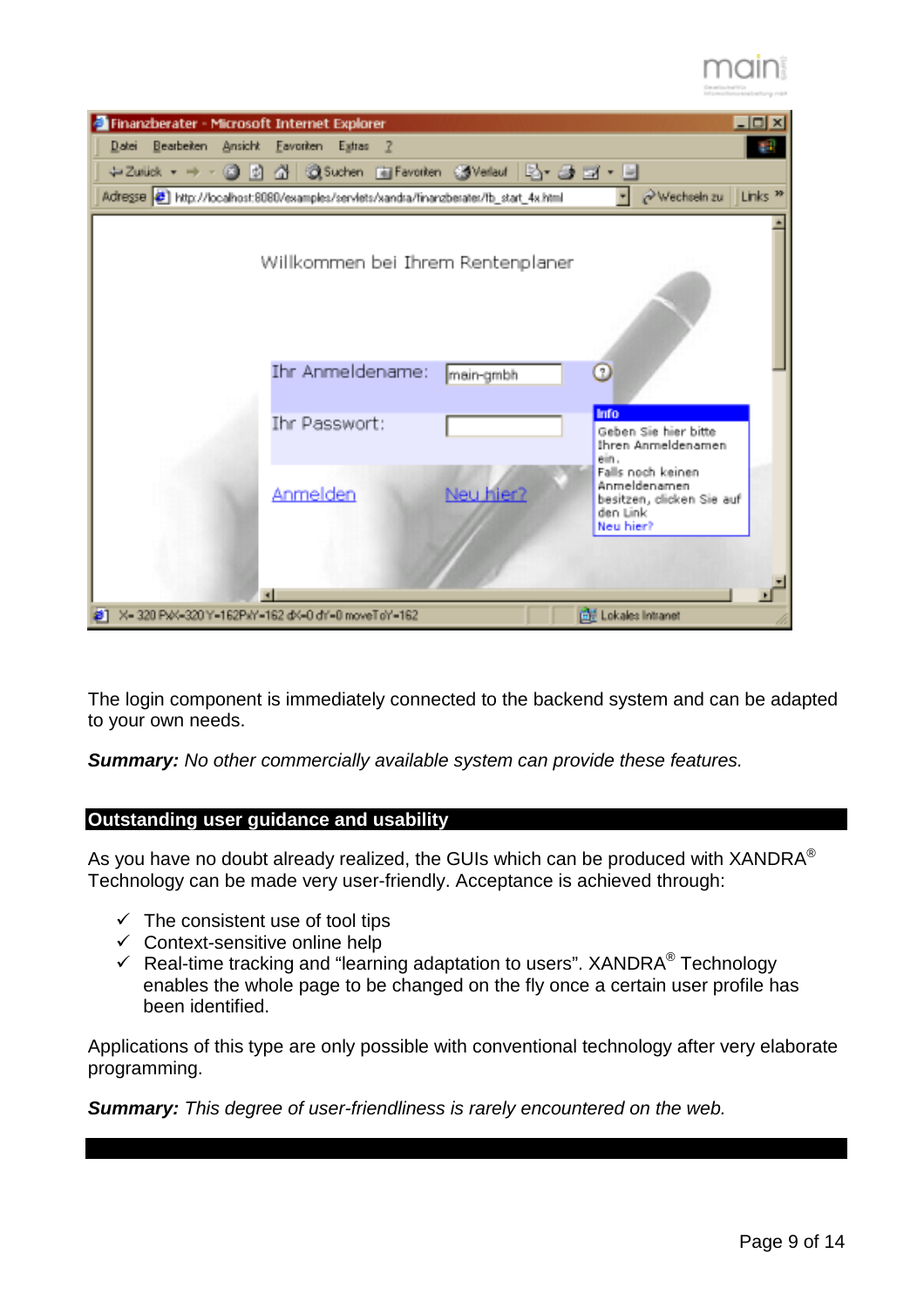

#### **Consistent implementation of the thin-client approach**

Believe it or not, XANDRA® Technology uses neither plug-ins nor Java. XANDRA® Technology merely needs a standard browser (Version 4.x or better) with Java Script. Data transfer takes place using the normal HTML standard.

*Summary: XANDRA® Technology makes for a genuine thin client with 'fat functionality'.* 

## **FAQs: XANDRA® Technology and client technology**

**Does Java Script have to be installed on the client to use XANDRA® Technology?**  Yes, Java Script needs to be activated, otherwise XANDRA® Technology cannot work.

#### **Isn't the programming of the user interfaces very elaborate compared to 'regular' HTML?**

Don't forget that it's almost impossible to produce XANDRA<sup>®</sup>'s high standard of interfaces using 'regular' HTML. This is because HTML code would have to be provided with plenty of browser-dependent code in order for example to generate tool tips. Therefore we decided to encapsulate the HTML code via an object model and to generate it on the fly at the client end depending on whichever browser is used.

The XANDRA® Technology classes were developed with the aim of generating graphically sophisticated interfaces with a simple object model. Developers with a grounding in an object-orientated language like Java can start developing XANDRA® Technology user interfaces after just two days of training.

#### **Can XANDRA® Technology also work with standard HTML?**

Yes, although you won't be able to use all the advantages of XANDRA® Technology.

#### **What other benefits does the XANDRA® Technology approach have?**

- $\checkmark$  XANDRA<sup>®</sup> Technology pages are loaded extremely quickly, as only Java Script but no (over-inflated) HTML code needs to be transmitted.
- $\checkmark$  XANDRA<sup>®</sup> Technology code can be modularized. The usual approach is to implement recurring graphic details as subprograms. For example, the code for the navigation bar only has to be transmitted once, after which it can be used from the browser's cache.
- $\checkmark$  XANDRA<sup>®</sup> Technology comes with a series of *ready-made components* which can be immediately used and connected to the backend system. Hence complete user authorization can be integrated into your page with just two lines of code.

#### **How big is XANDRA® Technology?**

The basic system consists of about 80 KB of Java Script code. Additional modules can be subsequently loaded via a loader. To minimize the loading time of this 80 KB, the scripts are usually loaded via prefetching in the background when the start page is loaded.

#### **What exactly is "pre-fetching HTML pages"?**

'Pre-fetching' refers to loading HTML pages in the browser cache before these pages are actually displayed. Pre-fetching considerably boosts client performance and is supported by XANDRA® Technology.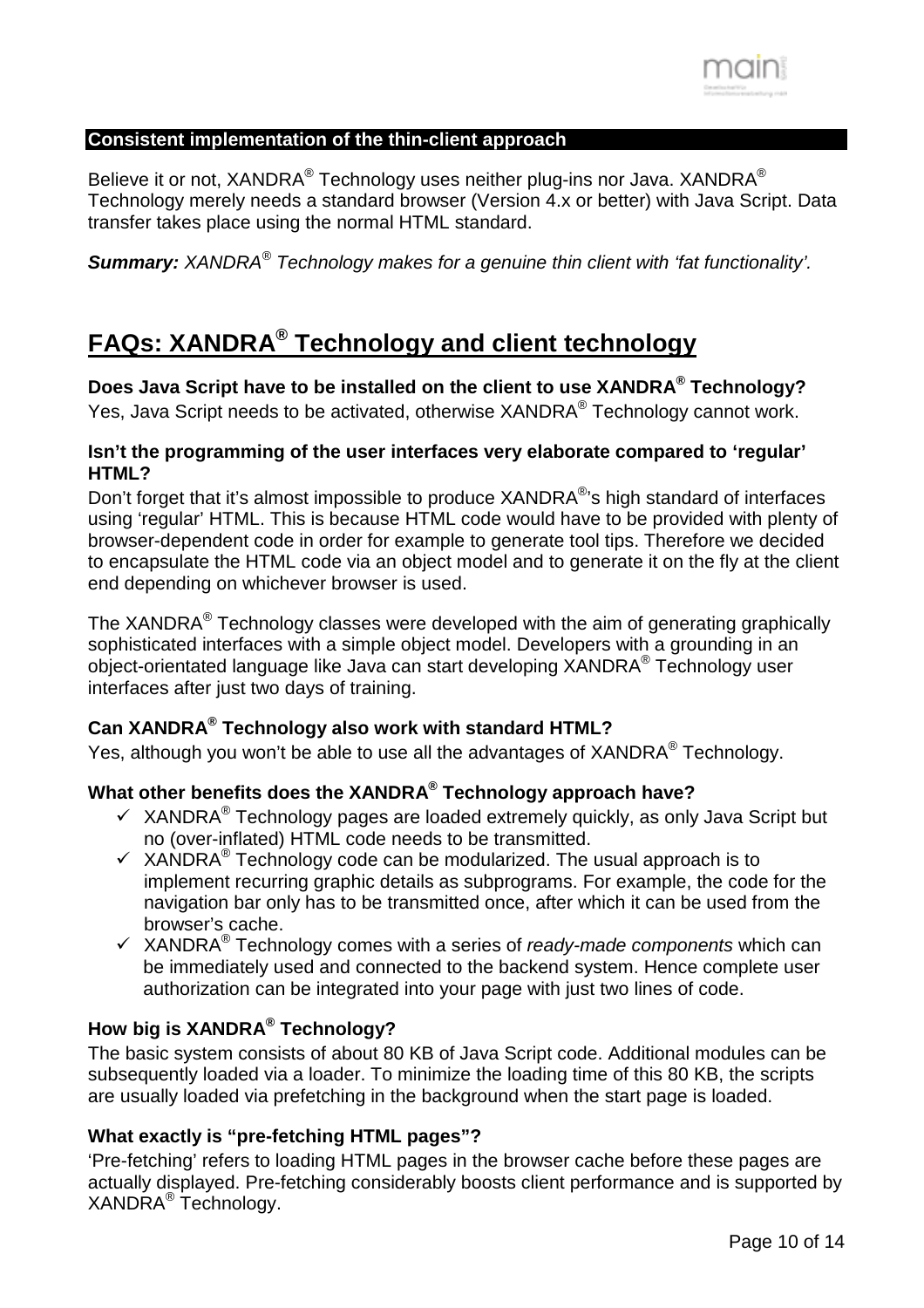

#### **Does XANDRA® Technology need applets?**

No, although you can if you like develop your user interface using applets as well.

#### **If I use applets, will the application's structure change?**

No, the communication process between client and server is the same in both processes. You simply develop your user interfaces with other means.

### **Does XANDRA® Technology have problems with firewalls?**

No. All protocols are based on HTTP and standard ports.

#### **Is XANDRA® Technology suitable for intranets?**

Yes.

#### **Does XANDRA® Technology need plug-ins?**

No.

#### **Can I add new GUI elements to XANDRA® Technology?**

Yes. The API for producing controls is open and documented.

#### **Does XANDRA® Technology need cookies at the client end?**

No, XANDRA® Technology can also work without cookies.

#### **What browsers does XANDRA® Technology support?**

XANDRA® supports Netscape Version 4.x or better, and Internet Explorer Version 4.x or better. Support for Netscape 6.0 is planned. XANDRA<sup>®</sup> thus covers more than 95% of the browsers used on the internet.

#### **Does XANDRA® Technology support SSL?**

SSL support is planned.

## **XANDRA® Technology and server technology**

At the server end, XANDRA® Technology is based on a multilayer architecture. The client sends an HTTP request to the web server. This forwards the query via a servlet to the XANDRA® system, which accepts it and deals with a business process within a transaction. This business process could be a simple database transaction (e.g. "Customer search") or even a complex process such as the preparation of a set of contracts with printing options. The entry point for the  $XANDRA^{\circledcirc}$  core system is always a "worker", which calls up one or more services via a generic command object. This command object describes the business process desired and is responsible for performing the required service.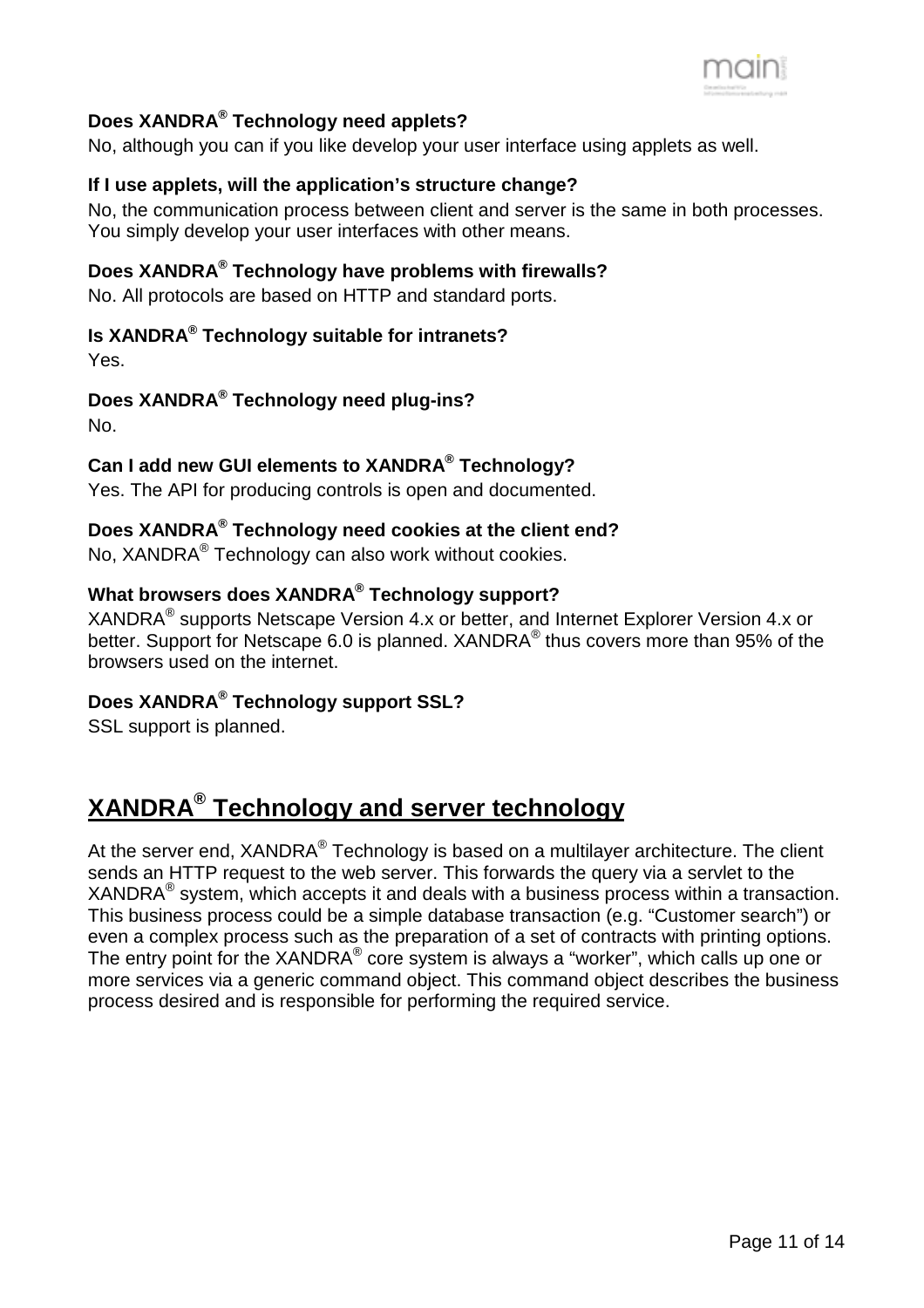



The above diagram shows the basic division of XANDRA® Technology into the various levels or layers.

The **SessionLayer** manages and controls the individual sessions together with the application server. All assignments within a session are accepted by a servlet (the central entry point) and delegated to a worker. The worker can call up the various services of the **ServiceLayer** depending on the incoming request and have the assignments carried out. For this purpose the worker generates a command object using the request received and sends it to the relevant service in the **ServiceLayer**. To carry out assignments, the **ServiceLayer** uses the **PersistencyLayer** and the services of the **SystemLayer**. The **PersistencyLayer** contains the access layer for database systems and any other data sources.

In addition to the general system services for the  $XANDRA^{\circledcirc}$  system, the System Layer also contains the services for logging & tracing via all the other layers. Depending on the settings in the configuration file, the entire output flows are displayed on the monitor or diverted into a file, or even deactivated.

The XANDR $A^{\circledR}$  system makes its services available in the form of configurable services. XML-format configuration files are used to control the runtime environment of services. Each service loads the corresponding configuration file during initialization via a configuration manager.

All services (of the ServiceLayer) have a standardized interface, making for a universal, uniform programming model for the usage of the XANDRA<sup>®</sup> system. Each service uses one or more servers for its assignments. For example, the database service uses a database server to access a DBMS. Furthermore, the services can also delegate their assignments to other servers.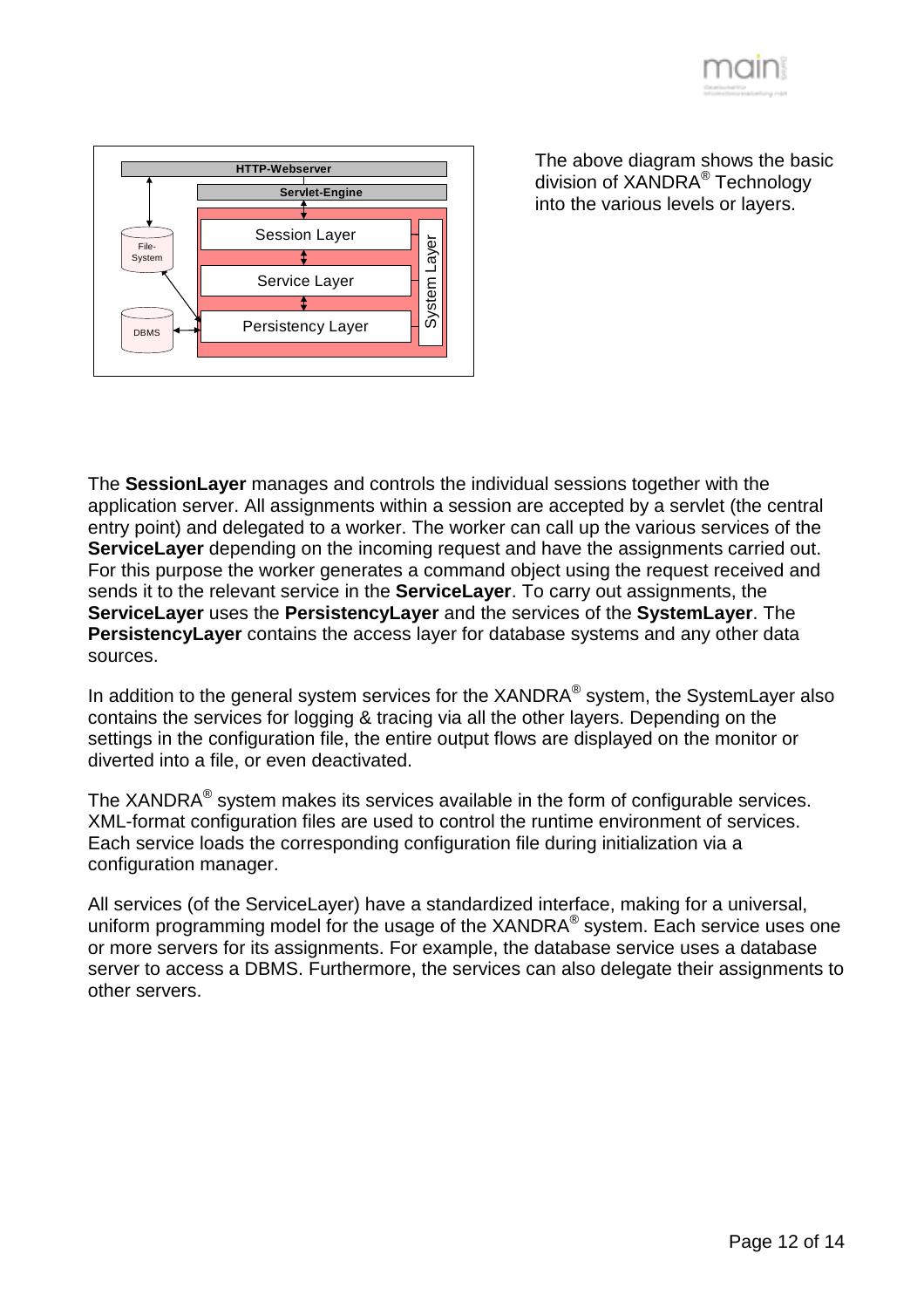

As already mentioned above, the strict division between service and servers means that a service can use different forms of server. The database service for example uses in standard cases the database server to perform database operations. The database server geared towards RDBMS can be replaced by a server geared towards an ODBMS. Switching between the two servers as required is possible by means of settings in the configuration file for the database service without having to interfere with the implementation or to recompile the source code. If necessary, queries can also be forwarded by the database service via the JMS server to another system, or dealt with using the file server.

Access to a database system with the XANDRA® system then takes place as follows: